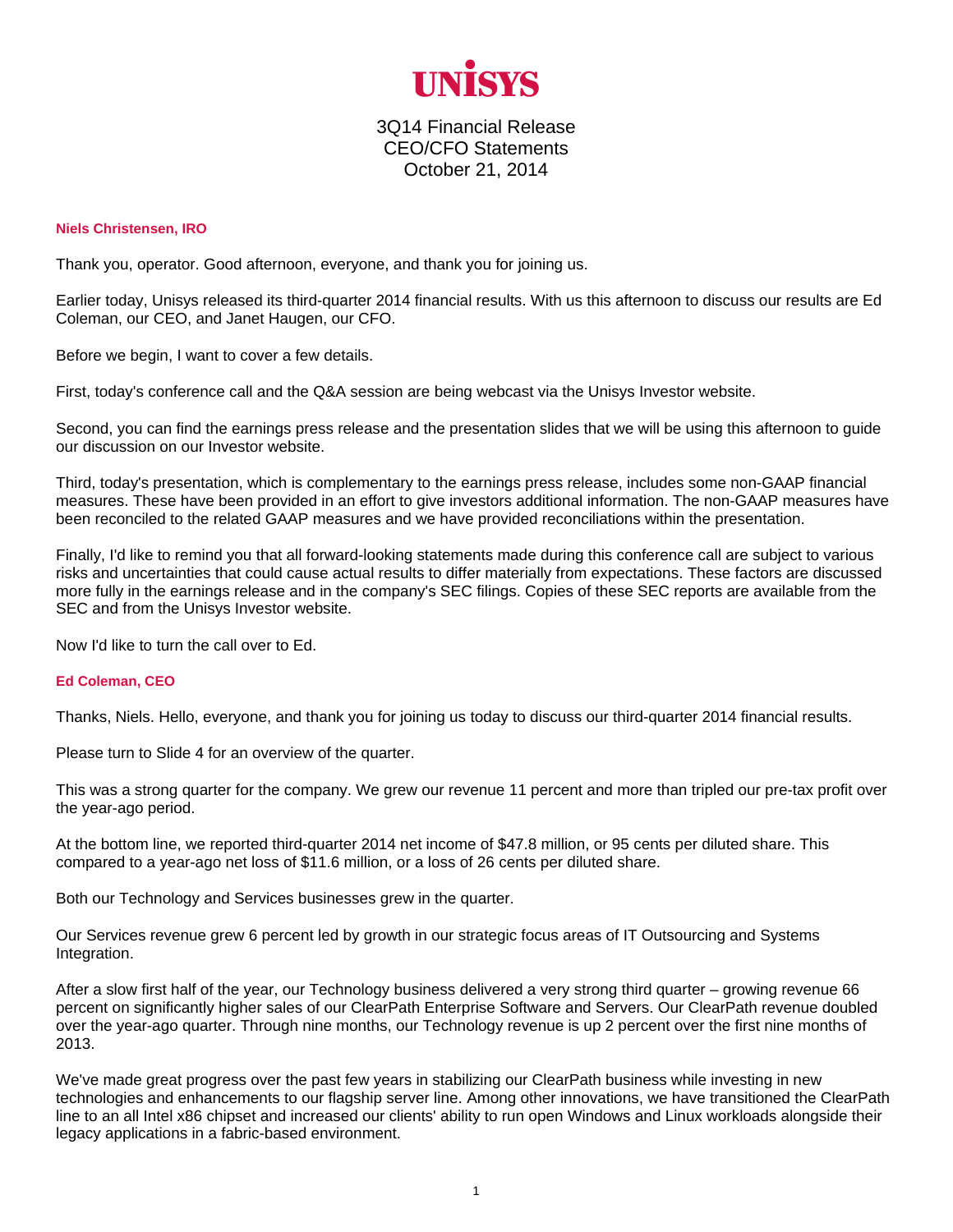Today, we believe that with ClearPath that we have the most secure, open, modern enterprise server platform in the industry – a platform that large organizations around the world choose to run their most mission-critical applications.

For example, TravelSky – the leading provider of IT solutions to China's air travel and tourism industry – recently upgraded the ClearPath systems that run its mission-critical IT infrastructure, giving the company the expanded processing capacity it needs to keep pace with China's rapidly growing aviation market.

Moving to Slide 5 … in addition to the investments we've made in ClearPath, we have laid the foundation for growth in our Technology business by investing in exciting new products such as Stealth and *Forward!*

We see strong potential for our Stealth software in the rapidly growing cybersecurity market. With its ability to conceal sensitive data and end points using advanced data cloaking and encryption technology, Stealth provides an innovative new approach to securing businesses and government agencies from increasingly sophisticated hackers.

Because Stealth takes such a radically different approach to security compared to traditional firewall- and perimeter-based approaches, the sales cycle for this disruptive technology has been longer than we anticipated. However, interest in Stealth continues to grow. We now have 30 customers and adoption accelerated in the third quarter. Current Stealth customers include government agencies, manufacturers, financial services companies, and critical infrastructure providers that are using Stealth to enhance security, reduce costs, and increase their flexibility by using software rather than hardware to segment their networks.

With our new *Forward!* computing platform, we believe we have another compelling product with strong growth potential. *Forward!* uses advanced fabric-based technology as well as our secure partitioning technology – all within an Intel x86 based architecture – to provide organizations with a more flexible, lower-cost alternative for running Linux and Microsoft applications in a secure, reliable, and highly available mission-critical environment.

During the third quarter, we continued to strengthen the capabilities of the *Forward!* platform to position this breakthrough technology for growing markets.

Last week we announced that we have signed an agreement with SAP that enables us to integrate SAP HANA real-time analytics software on the *Forward!* platform for bundled solutions for banking, government, airlines, healthcare and communications services providers.

A second agreement with SAP enables us to provide managed cloud services for the SAP HANA system. The managed services solution, which is initially targeted at the U.S. federal government, will allow clients to access SAP HANA analytics services on a subscription, on-demand basis through a Unisys- or partner-managed datacenter. Unisys is one of the first SAP partners to deliver a hosted implementation of SAP HANA for the federal government market.

We also recently announced an agreement with NetApp to integrate NetApp storage systems on *Forward!* in a converged infrastructure solution targeted at organizations that need the flexibility and cost benefits of virtualization technologies along with the predictable performance, security and availability of partitioned systems.

Both *Forward!* and Stealth continue to gain market recognition for their innovation. Gartner included *Forward!* in the "Advantage" quadrant of its recently published "2014 IT Market Clock for Server Virtualization." Stealth won the People's Choice award in the American Business Awards – the second award that Stealth has received in 2014.

And to help us reach new customers in new markets for our Technology products, we continue to make progress in building a new reseller channel. We now have more than 75 value-added resellers in our channel network.

ClearPath, *Forward!* and Stealth, as well as Choreographer (our provisioning and orchestration software), and Edge, our IT Service Management solution, can be implemented as individual products. But when combined, they provide the foundation for what we see as the future of the datacenter: the all Intel x86 software defined datacenter.

In this datacenter environment, all servers would be based on x86, be they ClearPath, *Forward!* or commodity servers, eliminating the need for proprietary Unix servers. Workloads, from the most mission-critical workloads to commodity workloads, can be provisioned using Choreographer, secured with Stealth and managed with our Edge ITSM service. And all of this can be applied either within the client's physical datacenter, or utilizing a public cloud environment. The result is a more flexible, agile and responsive datacenter environment at a lower cost.

Moving to Slide 6 … in our Services business, we have also made progress in driving growth opportunities for highermargin services that leverage Unisys intellectual property and our leadership position in end-user computing services.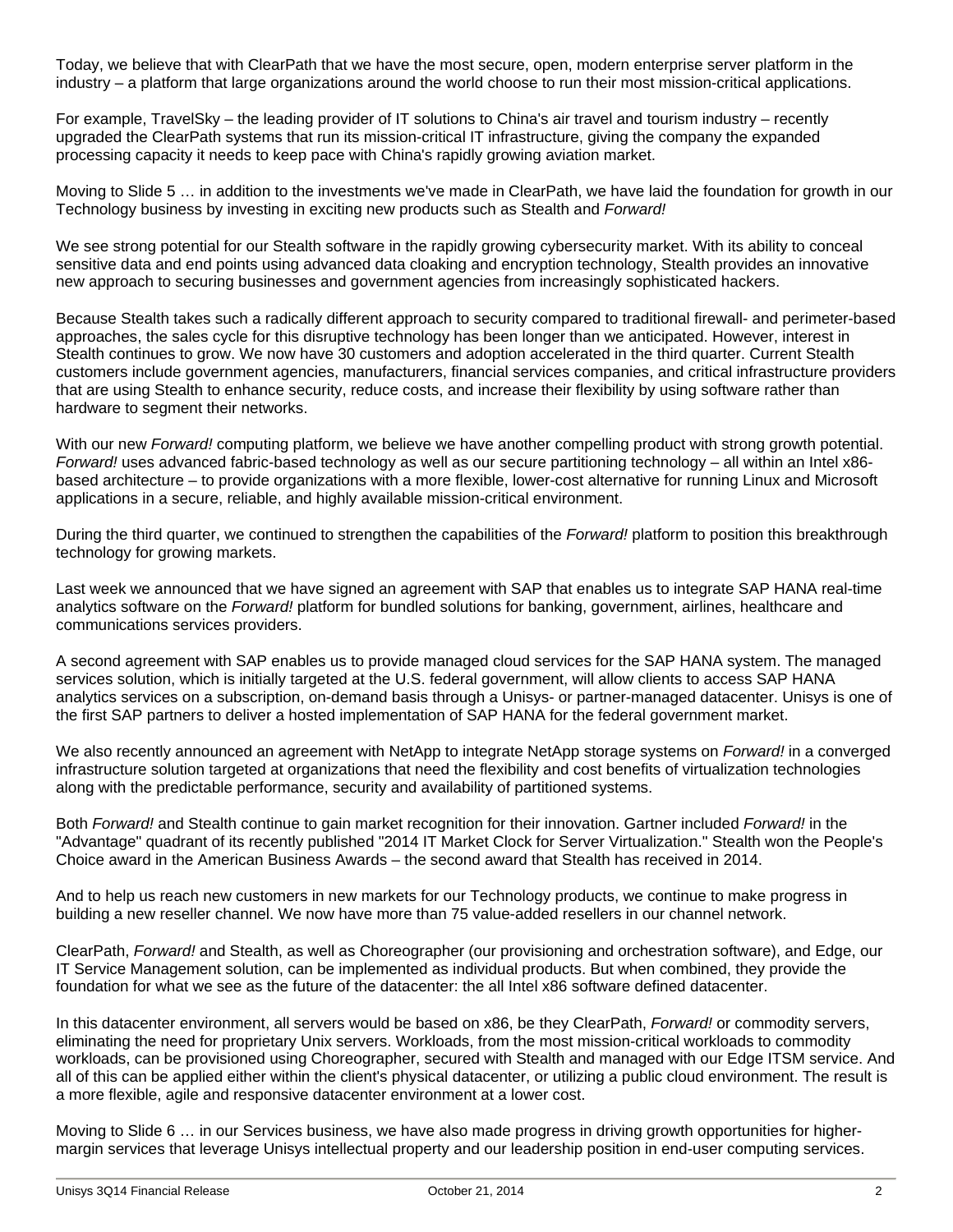Our services and solutions are designed to help our clients design, build and manage a truly modern mission-critical IT operation. From providing a seamless user experience and personalized support across multiple channels and devices … to delivering certified, ITIL-based capabilities via an as-a-service model, we've built a powerful portfolio of offerings that we believe are well positioned in growing markets.

In the area of end-user services, we recently won a five-year contract worth up to \$93 million to provide an integrated service desk to U.S. Army personnel who need help desk or other end-user IT support services. This is a new contract for Unisys and significantly expands the services we provide to the Department of Defense. A key differentiator for Unisys in winning this business was our Edge IT Service Management solution.

As we noted on our last call, Unisys has been named as a leader in the Forrester Wave Report on North America ITSM implementation service providers. Edge uses advanced data analytics capabilities to automate and streamline the management and delivery of IT services throughout the enterprise. Because Edge is based on an on-demand, subscription-based model, organizations can dramatically cut the time and capital expenditures needed to deploy advanced ITSM solutions.

We won additional Edge clients in the third quarter, and overall, more than 170 clients now use Unisys ITSM offerings to manage delivery of IT services needed to support their employees across their organizations.

As an example of how we are leveraging Unisys intellectual property to target growth opportunities, we recently won significant contracts to provide more than 40 separate police forces across the United Kingdom with our next-generation, software-as-a-service-based, serious crime investigation solution known as Holmes. Holmes uses sophisticated data analytics capabilities to help police agencies conduct criminal investigations and respond more quickly to incidents.

We were also pleased to be included in influential industry analyst reports in the third quarter.

Gartner rated Unisys a "Leader" in its Magic Quadrant for End User Outsourcing in North America. And in the area of cloud computing, we were rated a "Major Player" in IDC's MarketScape for Cloud Professional Services.

In summary, this was a strong third quarter for the company. I am pleased with our results and the performance of both our Services and Technology businesses.

Thank you again, and now I'd like to turn the call over to Janet for more details on the quarter.

## **Janet Haugen, CFO**

Thanks, Ed, and hello, everyone.

The third quarter saw improved sequential and year-over-year revenue performance across both our Technology and Services businesses. After a challenging first half of the year, our third-quarter performance has resulted in flat year-todate revenue and stable gross and operating margins compared to the same period last year.

Please turn to Slide 8 for a discussion of our third-quarter 2014 results.

We reported revenue of \$883 million in the quarter, which was up 11 percent year-over-year; up 10 percent on a constant currency basis.

Technology revenue in the third quarter of 2014 was up significantly compared to the year-ago period principally reflecting higher sales of our ClearPath systems. For the year-to-date, overall Technology revenue is up 2 percent versus 2013.

Because of quarterly variability, the Technology business' performance continues to be best measured on an annual basis. Our goal for the Technology business remains year-over-year growth in revenue for 2014. This requires a strong fourth quarter performance and we have a good pipeline of opportunities to help us achieve this outcome.

Within the Services segment, we saw growth in our Systems Integration and Outsourcing businesses.

Based on today's rates, we anticipate currency to have a 2.5 percentage point unfavorable impact on revenue in the fourth quarter of 2014 when compared to the fourth quarter of 2013.

Our gross profit margin rose to 26.6 percent in the third quarter of 2014 from 21.7 percent in the third quarter of 2013 as a result of higher year-over-year revenue in the Technology business.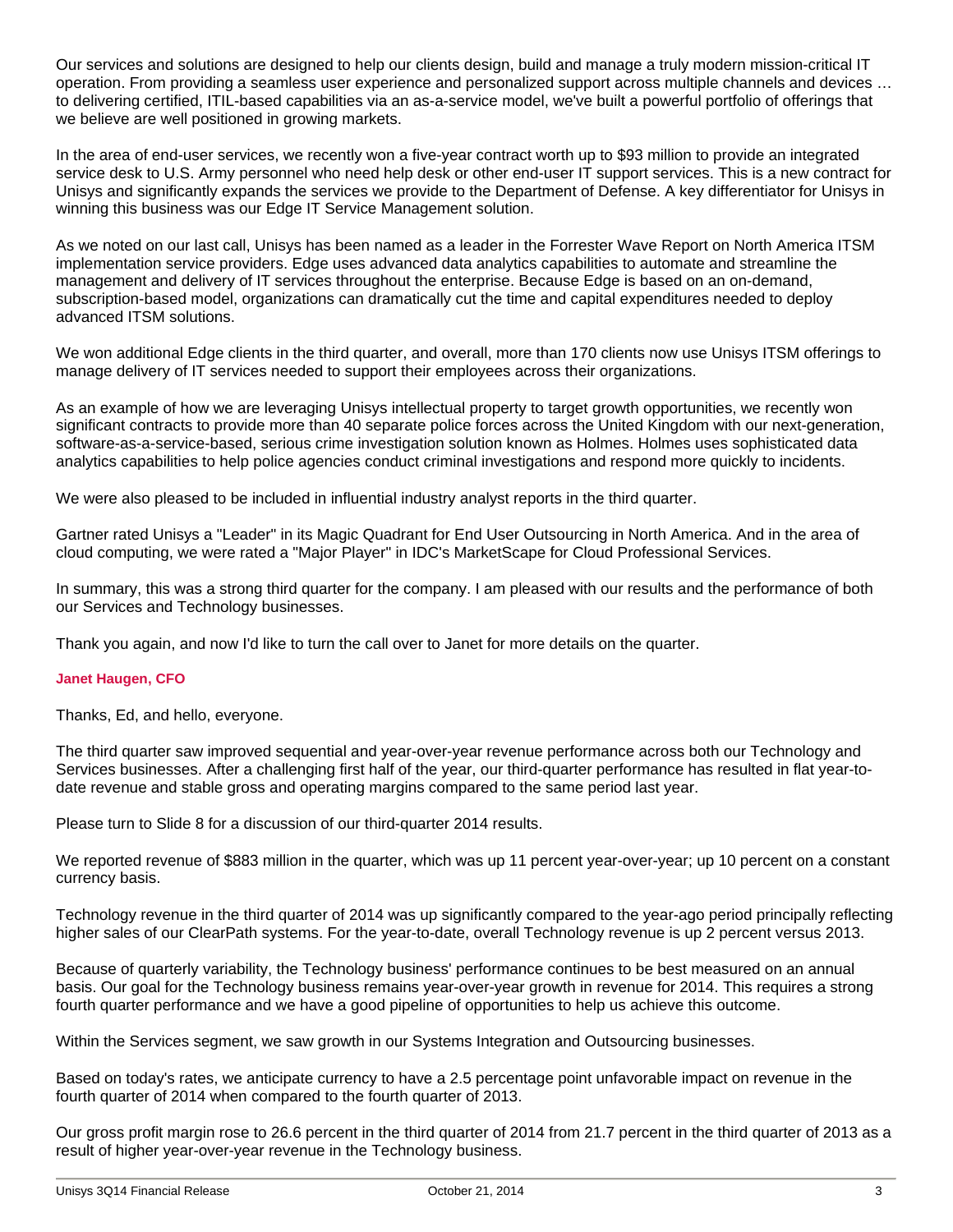Operating expenses rose by approximately 7 percent year-over-year in the third quarter of 2014. This increase largely reflected the incremental investments we continued to make in growth programs like Stealth, *Forward!*, our reseller channel initiatives, and our cloud-based solutions. During the third quarter of 2014 the incremental spending on these growth programs was approximately \$7 million. For the year-to-date, the incremental spending on these growth programs was approximately \$19 million. For the full-year 2014, we expect our incremental investments in these programs will be at the low end of the \$35 to \$70 million range we discussed at the start of the year.

Third-quarter 2014 pension expense was \$18 million compared to \$23 million in the third quarter of 2013. Pension expense is not included in the segment results. We expect approximately \$75 million of pension expense in 2014, compared with pension expense of about \$94 million in 2013.

At the tax line, we had a \$26 million tax provision in the quarter on \$78 million in pre-tax income compared with a \$27 million tax provision in the year-ago quarter on pre-tax income of \$24 million. As I have said previously, our effective tax rate varies significantly quarter to quarter based on the geographic distribution of our income.

We reported net income of \$48 million in the quarter, versus a net loss of \$12 million in the year-ago quarter. Excluding the impact of pension expense in both years, we reported non-GAAP net income of \$66 million for the third quarter of 2014 compared to non-GAAP net income of \$11 million in the prior-year period.

In the third quarter of 2014, we reported earnings per diluted share of 95 cents compared to a loss per diluted share of 26 cents in the year-ago quarter. Excluding the impact of pension expense in both quarters, we reported non-GAAP earnings per diluted share of \$1.30 for the third-quarter 2014 compared to 25 cents in the prior-year period.

Moving to discuss our third-quarter revenue in more detail, please turn to Slide 9. As noted earlier, Services revenue, which represented 86 percent of our revenue in the third quarter of 2014, rose 6 percent year-over-year; up 4 percent in constant currency.

Technology revenue, which accounted for 14 percent of our total revenue, increased 66 percent year-over-year or 65 percent in constant currency.

On Slide 10, you can see Services revenue and margins.

We were pleased to see growth in our Systems Integration, IT Outsourcing and Business Process Outsourcing businesses. This growth more than offset the declines in our Infrastructure Services and Core Maintenance businesses which were down by 20 percent and 2 percent, respectively. For the first nine months of 2014, our Services revenue is down 1 percent compared to the same period in 2013.

Within our Systems Integration and IT Outsourcing businesses, the third quarter included a number of in-quarter sell-andbill transactions that helped drive growth. As we have stated previously, sell-and-bill revenue typically represents between 10 and 15 percent of our overall Services revenue in any quarter. In the third quarter of 2014, this type of revenue accounted for approximately 17 percent of Services revenue.

As we have mentioned before, our Infrastructure Services business, which provides warranty and support services for our customers' IT infrastructure, is not a strategic growth area and the decline in that business reflects lower volumes on some existing contracts and the conclusion of other contracts that we did not renew.

Services gross profit margin decreased 160 basis points year-over-year to 19.5 percent from 21.1 percent in the third quarter of 2013. This decline was due to mix within Systems Integration and IT Outsourcing as well as the impact of lower volume within our Infrastructure Services business. This lower gross margin was partially offset by effective management of operating expenses. As a result, the Services operating margin of 6.9 percent in the third quarter of 2014 was down 80 basis points year-over-year.

Moving on to Technology revenue and margins on Slide 11. Enterprise Class Software and Server revenue in the third quarter of 2014 rose 97 percent year-over-year due principally to higher ClearPath volume while sales of Other Technology, all of which is third party product, decreased by \$5 million to \$12 million. Year-to-date Enterprise Class Software and Servers revenue is 6 percent higher than for the same period in 2013.

The higher ClearPath volume in the third quarter of 2014 drove the improvement in the Technology gross profit margins from 35.3 percent a year ago to 61.5 percent. As we have mentioned before, the profitability of the ClearPath business is sensitive to revenue volumes because of the relatively high proportion of fixed costs associated with this business. Our Technology operating margin improved to 25.5 percent in the third quarter of 2014 from a negative 11.0 percent in the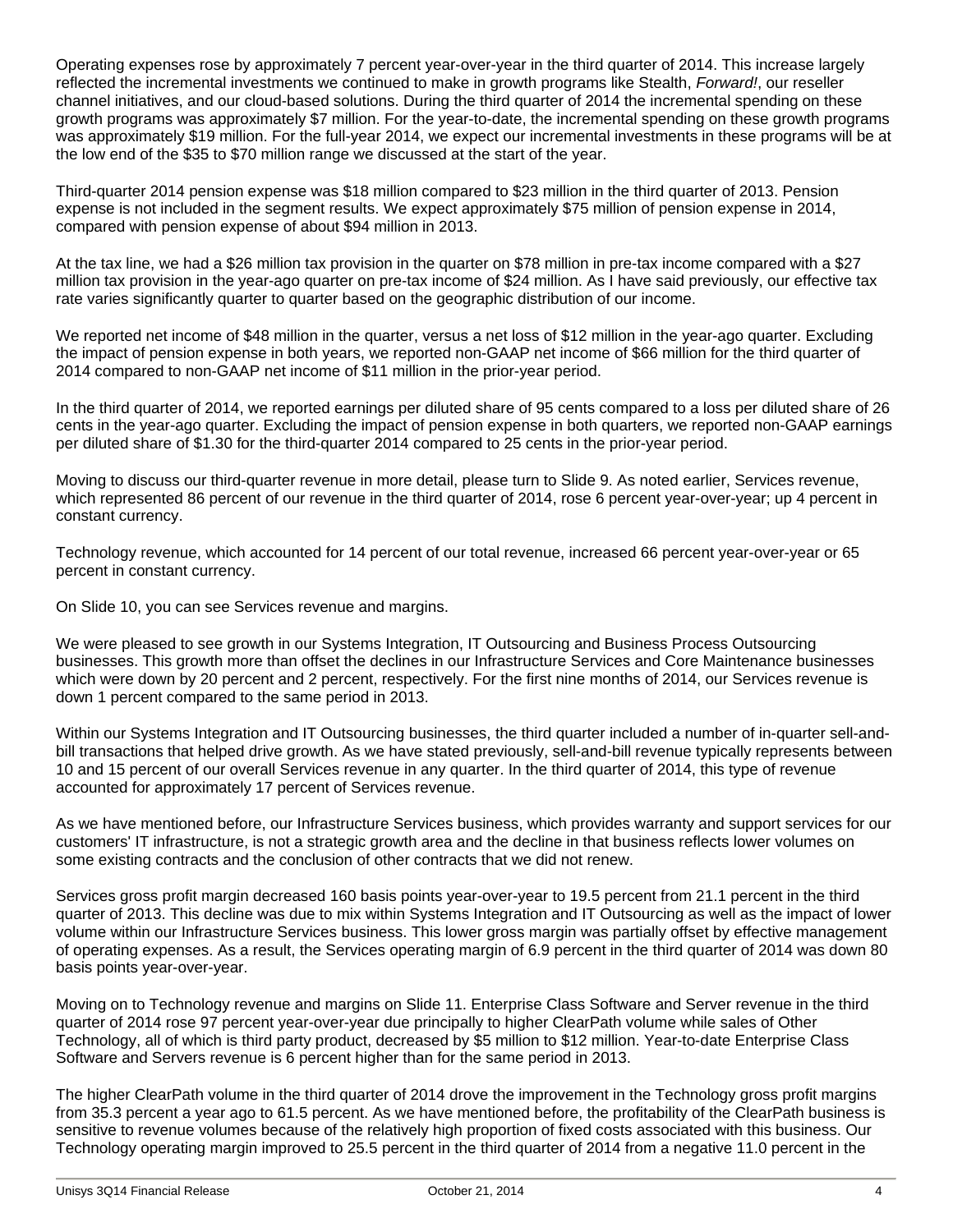third quarter of 2013. For the nine months ended September 30, 2014, the gross margin of our Technology business is up 510 basis points higher than for the same period in 2013. Operating expenses are up year-over-year due to spending on our new initiatives and as a result, operating margins are only 50 basis points higher.

While Stealth and *Forward!* are not yet contributing materially to revenue, as Ed mentioned, we are seeing progress with both in the marketplace.

Slide 12 shows our third-quarter revenue by geography and industry.

Our North America revenue, which represented 44 percent of our revenue in the third quarter, rose 11 percent with higher Technology sales and improved Services revenue driving the growth.

International revenue rose 11 percent in the quarter; up 8 percent on a constant currency basis.

Revenue in our European region was up 2 percent in the third quarter on an as reported basis and down 2 percent in constant currency.

The Asia Pacific revenue increased by 35 percent as reported; 31 percent on a constant currency basis. This improvement was primarily attributable to strong sell-and-bill Services revenue.

In Latin America, revenue rose 13 percent from the third quarter of 2013 and was up 14 percent on a constant currency basis.

From an industry perspective, Public Sector, which reported a 16 percent year-over-year increase in revenue, remained our largest industry revenue source, representing 42 percent of total revenue.

Revenue from Commercial industry customers represented 36 percent of our third-quarter revenue while the Financial Sector accounted for 22 percent of revenue. Revenue from the Commercial and Financial sectors during the third quarter rose by 9 and 8 percent, respectively, versus the third quarter of 2013.

Slide 13 provides more detail on our U.S. Federal government revenue over the past seven quarters.

While up slightly on a sequential basis, our overall U.S. Federal revenue of \$119 million declined approximately 7 percent when compared to the year-ago quarter as the government's fiscal year-end impact was not as significant for us in 2014 as it was last year. Revenue from the U.S. federal government represents 13 percent of our overall revenue during the third quarter of 2014.

In the third quarter of 2014, revenue from Civilian agencies represented about 44 percent of our overall U.S. Federal government revenue while Homeland Security agencies and Defense and Intelligence agencies represented about 29 percent and 27 percent of revenue, respectively.

We ended the third quarter of 2014 with about \$366 million of U.S. Federal services backlog, which was up 3 percent versus the third quarter of 2013 and up 36 percent sequentially.

As Ed mentioned, Unisys was awarded the \$93 million, five-year U.S. Army Enterprise Service Desk contract in the third quarter and this represents a significant expansion of the services Unisys provides to the Department of Defense.

Other recent wins include contracts to provide cloud-hosting services to the Consumer Financial Protection Bureau, to modernize systems the U.S. Department of Justice uses to provide grants to state and local law enforcement organizations, as well as the selection of Unisys as one of approximately 40 vendors for the NASA \$20 billion SEWP V IDIQ contract.

I also wanted to provide an update on the protested July 2013 award to Unisys of the Border Enforcement and Management Systems contract by Customs and Border Protection. This was re-awarded to Unisys in September. However, this contract award, valued at up to \$460 million over five years, was again protested by the incumbent services provider. We expect the protest will be concluded during the fourth quarter and remain confident that Unisys will ultimately be awarded the business.

While the U.S. federal environment is still challenging, we are encouraged by our recent wins and the increased level of proposal activity. We are optimistic about our opportunity to return this business to growth.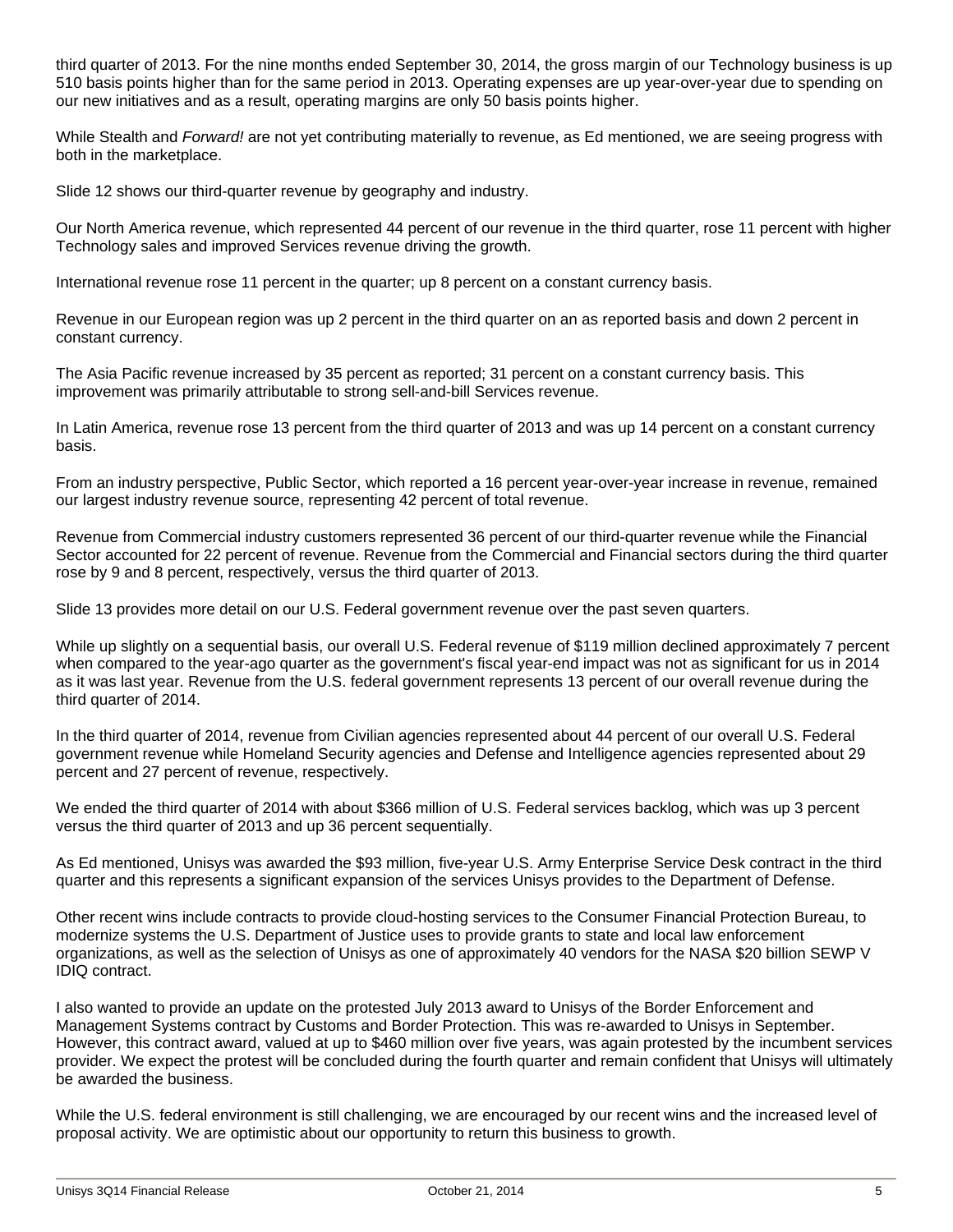For some comments on Services orders, please turn to Slide 14.

In the third quarter, our Services orders declined year-over-year driven by a significant decline in Infrastructure Services orders which more than offset orders growth in our other Services businesses.

We ended the third quarter with \$4.4 billion in Services backlog down from \$4.8 billion at September 30, 2013.

Of the \$4.4 billion in Services backlog at September 30, 2014, approximately \$630 million is anticipated to convert into fourth-quarter 2014 Services revenue. During the past several years, the amount of revenue in backlog at the start of the quarter has typically ranged between 85 and 90 percent of our quarterly Services revenue for the full quarter while the sell-and-bill revenue has accounted for the remaining 10 to 15 percent.

We have a strong pipeline of sell-and-bill opportunities in the fourth quarter.

Moving to cash, please turn to Slide 15 for an overview of our cash flow performance in the quarter.

We reported \$8 million of cash used for operations in the third quarter of 2014 compared to \$16 million in cash generated from operations during the year-ago quarter. Higher pension contributions and working capital requirements contributed to the year-over-year decline.

Capital expenditures were \$54 million in the third quarter of 2014, versus \$39 million in the third quarter of 2013. The increase in capital expenditures largely reflected increased investments in the company's IT Outsourcing assets. We expect full-year capital expenditures of approximately \$200 million.

We contributed \$58 million in cash to our defined benefit pension plans in the third quarter of 2014 versus \$40 million in the third quarter of 2013. Year-to-date, we have contributed \$161 million. For the full year, we expect to contribute approximately \$188 million -- down \$47 million from our prior estimates -- due to the recent passage of the "Highway and Transportation Funding Act of 2014" in the United States, which has changed the level of required U.S. pension funding. I will address this change in more detail in a moment.

We had free cash usage of \$62 million in the third quarter of 2014 versus free cash usage of \$23 million for the same period last year. In the third quarter of 2014, we had year-over-year increases of \$18 million in required pension contributions and \$15 million in capital expenditures. Before pension contributions in the third quarter of 2014, our free cash usage was \$4 million versus \$17 million in free cash flow on the same basis during the third quarter of 2013.

Excluding the impact of pension expense, Unisys generated adjusted EBITDA of \$139 million in the third quarter of 2014 versus \$86 million in the prior-year period.

Our debt balance was \$215 million at September 30, 2014, up from the \$210 million a year ago. The slight increase in debt reflects the addition of capital leases in support of our IT Outsourcing business.

During the third quarter, we negotiated an extension of our revolving credit facility by two years. The facility now expires in June 2018. There were no significant changes to the amount or terms under the facility.

Our cash balance of \$477 million at September 30, 2014 was below the prior year but remains more than double the amount of our debt.

As we have discussed previously, in December 2012, our Board of Directors authorized the purchase of up to \$50 million of the Company's common or preferred stock through December 2014. During the third quarter of 2014, Unisys returned approximately \$16 million to shareholders through the repurchase of common shares under this authorization.

Since September 30, 2014, we have purchased about 267 thousand additional shares of common stock for approximately \$6 million, raising our total repurchases for 2014 to approximately \$36 million.

As of October 21st, today, approximately \$3 million remains available under the Board authorization for repurchases during the rest of the year.

Now moving on to pension funding. As I mentioned earlier, with the recent legislative changes in the U.S., we expect a significant change in the timing of the required cash contributions related to our U.S. pension plan.